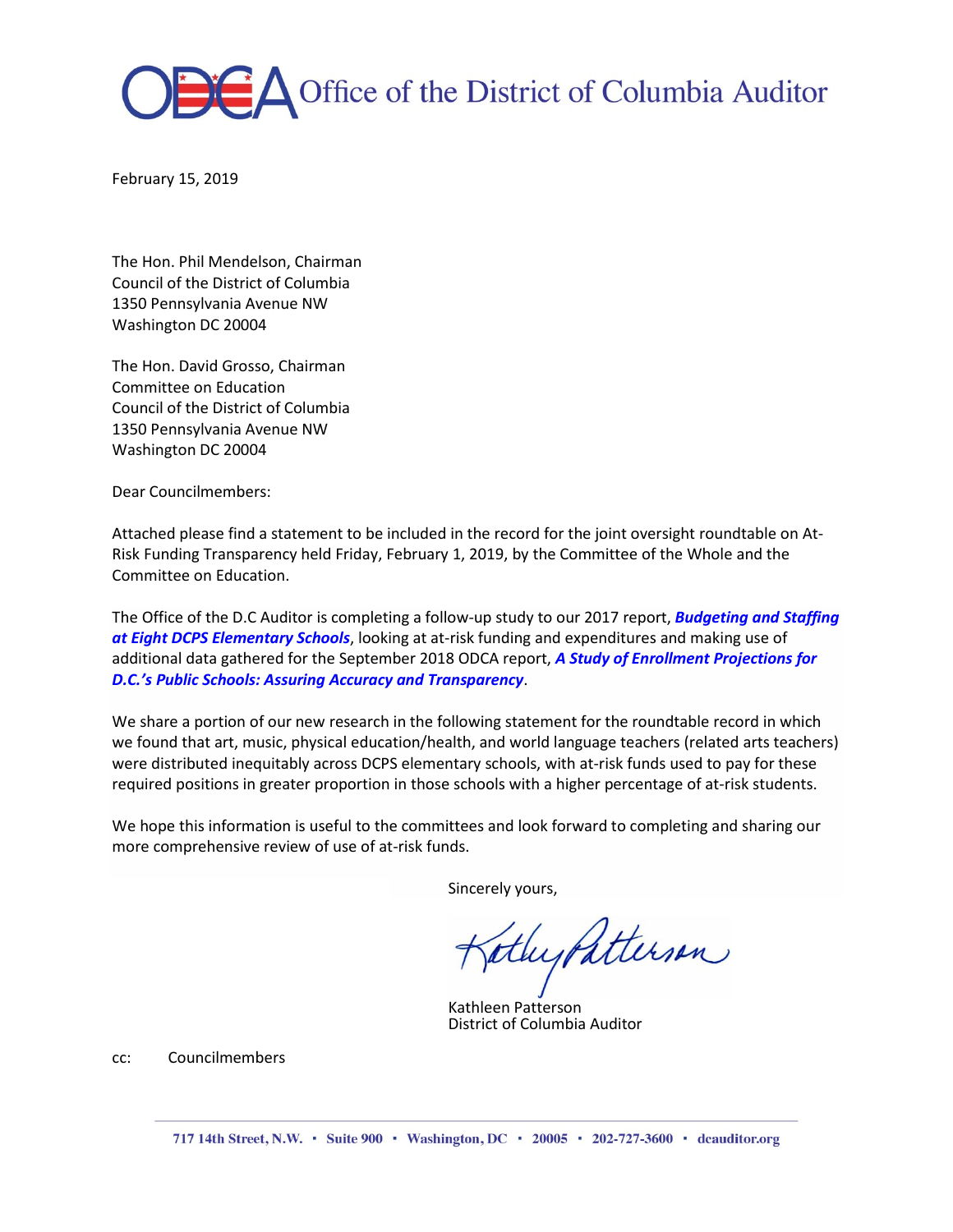

## **Statement to be included in the record for the joint oversight roundtable on At-Risk Funding Transparency held Friday, February 1, 2019, by the Council of the District of Columbia Committee of the Whole and the Committee on Education February 15, 2019**

# **Related Arts Teachers Distributed Inequitably Among DCPS Elementary Schools**

Through an ongoing follow-up study to our 2017 report, *[Budgeting and Staffing at Eight DCPS](http://zd4l62ki6k620lqb52h9ldm1.wpengine.netdna-cdn.com/wp-content/uploads/2018/07/DCPS.Staffing.Report.Final_.10.30.17.pdf)  [Elementary Schools](http://zd4l62ki6k620lqb52h9ldm1.wpengine.netdna-cdn.com/wp-content/uploads/2018/07/DCPS.Staffing.Report.Final_.10.30.17.pdf)*, the Office of the District of Columbia Auditor (ODCA) found substantial evidence the District of Columbia Public Schools (DCPS) failed to adhere to its policies when funding art, music, physical education/health (P.E.), and world language staff within DCPS elementary schools. Our findings show that adequate funding for these required positions, generally referred to as related arts teachers, differed substantially based on the concentration of at-risk students in each school.

As shown in Figure 1 below, at schools serving high concentrations of at-risk students (80%-100%) only 58% of related arts teaching positions were funded with Comprehensive Staffing Model (CSM) entitled funds, i.e., funds allocating staff based on enrollment thresholds. At the same time, 101% (more than required) of related arts staffing was funded with CSM entitled funds in schools serving low concentrations of at-risk students (0%-19%).

ODCA's complete analysis is forthcoming, but our preliminary objective here is to analyze the use of CSM entitled funds and at-risk funds in Fiscal Year 2018 (school-year 2017-18) for related arts teachers in standalone DCPS elementary schools.



**Figure 1: FY18 DCPS Elementary School Funding for Related Arts Staff as a Percentage of CSM Entitled Funds by At-Risk Concentration** 

*Source: FY 2018 DCPS school-level submitted budgets*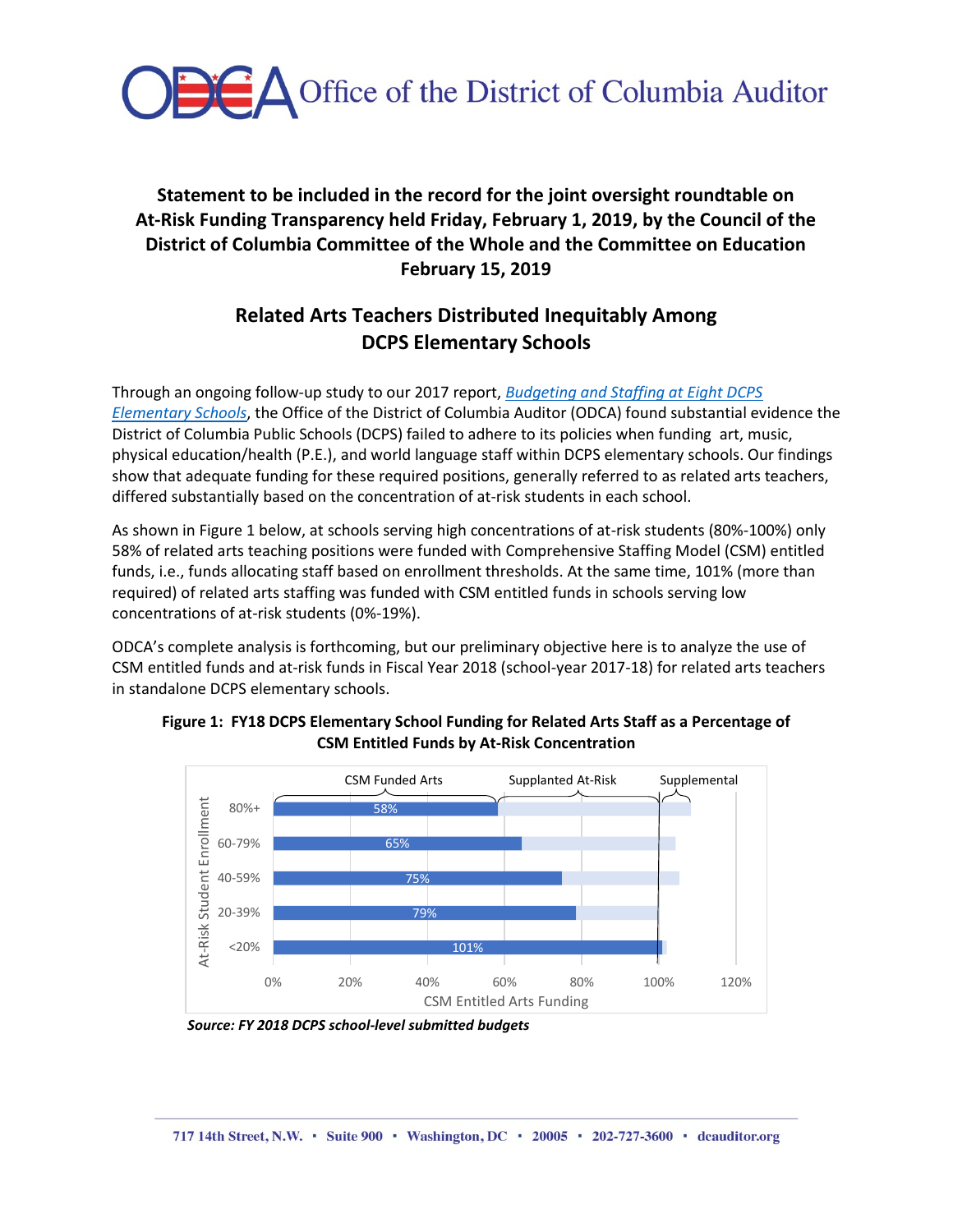#### **Background**

The District of Columbia funds its public schools through the Uniform Per Student Funding Formula or UPSFF.<sup>1</sup> The UPSFF sets a foundation level of funding (\$9,972 per student in Fiscal Year 2018<sup>2</sup>) needed to provide adequate regular education services to students. <sup>3</sup> The "Fair Student Funding and School-Based Budgeting Amendment Act of 2013" added an at-risk weight to provide additional funding to schools for any students who are:

- Homeless.
- In the District's foster care system.
- Qualified for the federal Temporary Assistance for Needy Families program or Supplemental Nutrition Assistance Program.
- High school students who are one year older, or more, than the expected age for the grade in which the student is enrolled.<sup>4</sup>

Approximately 44%of all DCPS elementary school students are considered at risk; however, this percentage is not evenly distributed across the District. For example, only 3% of Ward 3 DCPS elementary school students were at risk while 83% of Ward 8 DCPS elementary school students were considered at risk in school year 2017-18. Further, of all the at-risk elementary school students DCPS serves (10,654), 59% of these students are enrolled in schools in Wards 7 and 8, whereas only 10% are enrolled in schools in Wards 2, 3, and 4. Therefore, any use of at-risk funds that is contrary to policy is likely to impact some wards more than others.



**Figure 2: Audited At-Risk Enrollment in DCPS Elementary Schools by Ward, School Year 2017-18**

The Fair Student Funding Act includes specific requirements for DCPS's use of at-risk funds. The law requires that at least 90% of DCPS at-risk funding go toward school-level budgets and that the central office distributes funds proportionately based on each school's at-risk enrollment projection. <sup>5</sup> DCPS must also use its at-risk funds "for the purpose of improving student achievement among at-risk students."<sup>6</sup> Further, these funds must be supplemental to each school's gross budget and not supplant any general funds, that is, any UPSFF, federal, or other funds to which the school is entitled.<sup>7</sup>

*Source: OSSE audited enrollment SY 2017-18*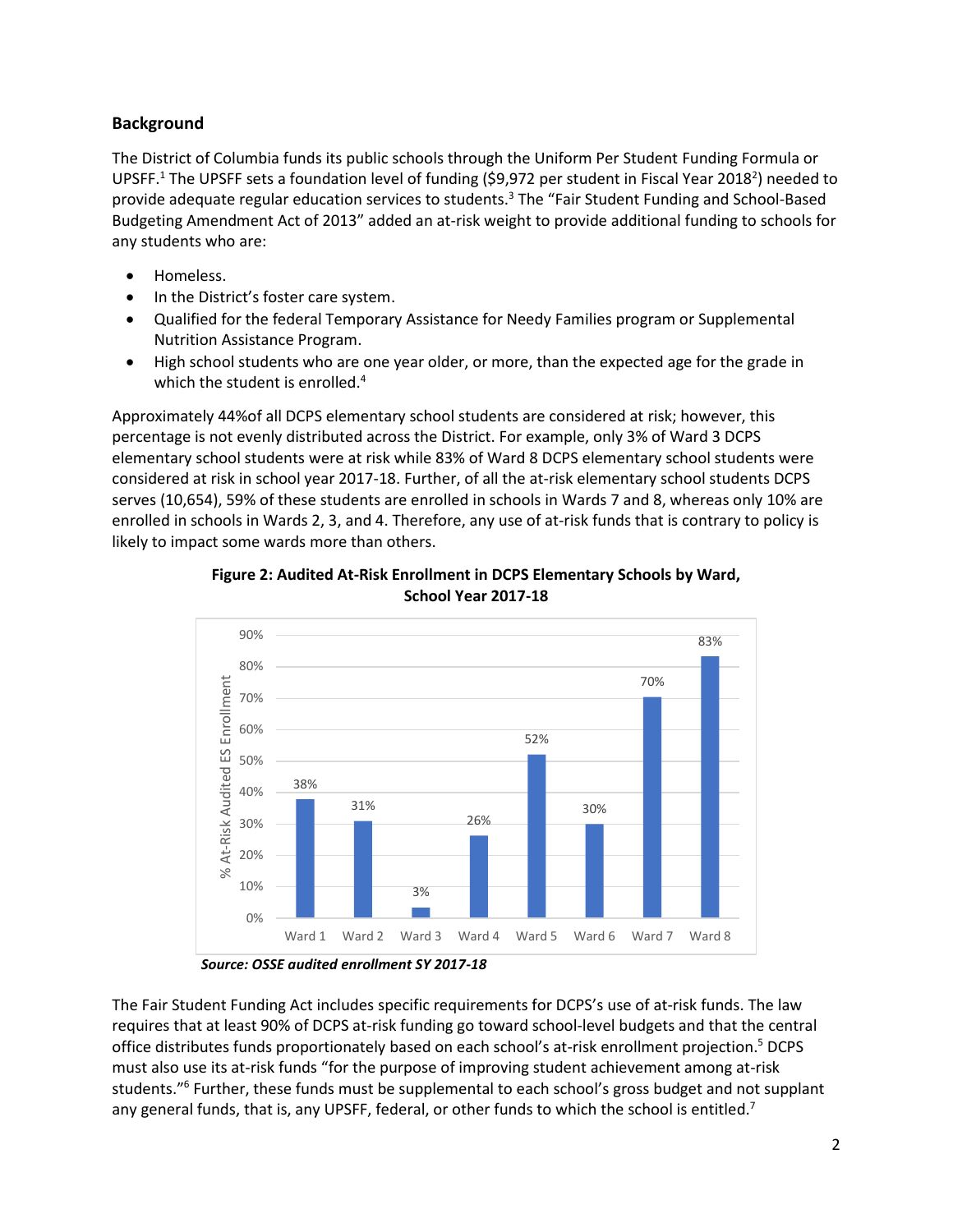Similarly, the federal government requires that Title I funds "supplement not supplant," or be in addition to, not in place of, any state or local funds allocated for specific purpose. More specifically, corresponding guidance states that funds be allocated "without regard for Title I status,"<sup>8</sup> meaning that that Title I status should be indiscernible prior to the distribution of these funds. Therefore, if school budgets show differences in allocations before Title I funds are added–and those differences are related to schools' Title I status – they fail the test of Title I neutrality.

DCPS funds its schools using the Comprehensive Staffing Model (CSM). The CSM requires that each school receive funding for staffing based on projected enrollment. Therefore, these staff positions are both entitled and required by the CSM. In fact, principals may petition the central office to reallocate funds away from required positions but, as evidenced by our 2017 report, a request to defund a parttime related arts teacher was denied on the grounds that the position is required for elementary schools.<sup>9</sup>

The FY18 School Budget Development Guide that provides additional detail regarding the CSM, states that students will have 45 minutes of special instruction each day. This special instruction should include art, health, music, physical education and world language, each at least once a week at minimum.<sup>10</sup>

| <b>Projected School Enrollment</b>    | Total Art, Music, P.E., and World Language Teachers |
|---------------------------------------|-----------------------------------------------------|
| Fewer than 400 students "small"       | 3.0                                                 |
| Between 400 and 599 students "medium" | 4.5                                                 |
| 600 or more students "large"          | 5.5                                                 |

## **Figure 3: Entitled Related Arts Teachers in DCPS Elementary Schools**

*Source: DCPS FY 2018 Comprehensive Staffing Model***<sup>11</sup>**

#### **Analysis**

As noted above, this analysis represents a section from what will be a larger report. What are referred to as related arts teachers in elementary schools represent only a small part of overall school-level budgets. Three pieces of evidence warrant this focus: First, spending on related arts teachers was the second highest category out of 26 different uses of at-risk funds reported by DCPS schools in the 2017- 18 school year, behind spending on extended day or year (see Appendix B for a full list). Second, related arts teachers are allocated to elementary schools based on a clear formula, shown in Figure 3 above, which allowed for uncomplicated analysis. Finally, the majority of DCPS schools are elementary schools and the majority of students are in the elementary grades.

The focus of this report is related arts funding at the elementary level, and it is not a complete picture of use of at-risk funds. Other reports have shown evidence of misuse of at-risk funds across multiple areas including, for example, to fund required special education positions or athletic coordinators.<sup>12</sup> Our larger report will provide a broader picture of use of these funds.

To complete this analysis, we compared each school's submitted budget with a report of at-risk funded items by school.<sup>13</sup> Any usage of at-risk funds to meet required related arts staffing levels was defined as a misuse of at-risk funds. For example, if a small school's submitted budget used at-risk funds to pay for 2.0 of its 3.0 required related arts staff, we recorded this as the school receiving 1/3 (33%) of its CSM entitled related arts staff. Our report does not include any analysis of positions funded by parent or private fundraising. We investigated funding by at-risk concentration and ward to examine differences and patterns.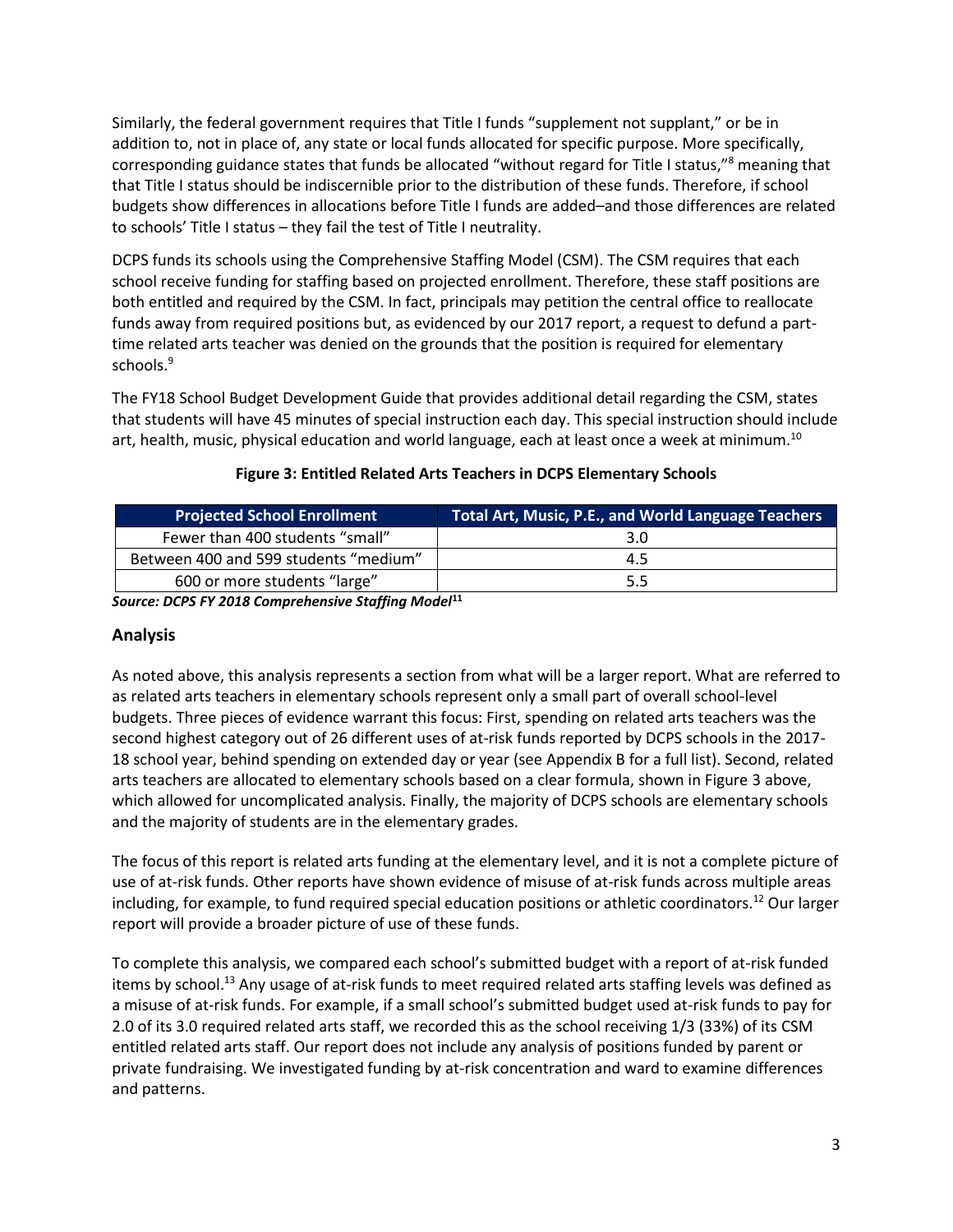Last, we calculated the percentage of CSM entitled related arts positions funded using CSM entitled funds and at-risk funds across all DCPS elementary schools and compared schools by concentration of at-risk students.

#### **Results**

Overall, 42 out of 64 stand-alone elementary schools, with an average at-risk enrollment of 56%, were required to use at-risk funds to meet CSM staffing requirements, while 22 other schools with an average at-risk enrollment of 42% were fully funded or over-funded for the same requirements.

As shown in Figure 4, schools with the lowest concentration of at-risk students (0-20% at-risk) had 61.1 of 60.5 (101%) of entitled related arts positions funded, whereas schools with the highest concentration of at-risk students (80-100%) had 28 of 48 (58%) positions funded. Overall, 179 of 234 (77%) of CSM entitled related arts positions were funded without the use of at-risk funds.

## **Figure 4: FY18 DCPS Elementary School Funding for Related Arts Staff as a Percentage of CSM Entitled Funds by At-Risk Concentration**

| <b>At-Risk</b><br><b>Concentration</b> | <b>CSM Entitled</b><br><b>Related Arts</b><br><b>Staff</b> | <b>CSM Funded</b><br><b>Related Arts</b><br><b>Staff</b> | <b>At-Risk</b><br><b>Funded</b><br><b>Related Arts</b><br><b>Staff</b> | <b>CSM Funded</b><br>Percentage | <b>At-Risk</b><br><b>Funded</b><br>Percentage |
|----------------------------------------|------------------------------------------------------------|----------------------------------------------------------|------------------------------------------------------------------------|---------------------------------|-----------------------------------------------|
| $80\%$ + at-risk<br>$count = 14$       | 48.0                                                       | 28.0                                                     | 24.0                                                                   | 58%                             | 50%                                           |
| 60-79% at-risk<br>$count = 14$         | 46.5                                                       | 30.0                                                     | 18.5                                                                   | 65%                             | 40%                                           |
| 40-59% at-risk<br>$count = 15$         | 56.5                                                       | 42.3                                                     | 17.2                                                                   | 75%                             | 30%                                           |
| 20-39% at-risk<br>$count = 6$          | 22.5                                                       | 17.7                                                     | 4.8                                                                    | 79%                             | 21%                                           |
| <20% at-risk<br>$count = 15$           | 60.5                                                       | 61.1                                                     | 0.7                                                                    | 101%                            | 1%                                            |
| Total<br>$count = 64$                  | 234.0                                                      | 179.0                                                    | 65.2                                                                   | 77%                             | 28%                                           |

*Source: FY 2018 DCPS school-level submitted budgets*

For example, Savoy Elementary School and Hyde-Addison Elementary School are very similar schools in terms of overall enrollment. Savoy was projected to have 334 students and Hyde-Addison was projected to have 335 students in school year 2017-18. However, the characteristics of the two student populations are quite different. Eighty-two percent of Savoy's students are considered at risk, 15% represent students with disabilities, and 99% are African American. Savoy Elementary is in Ward 8. In contrast, 12% of Hyde Addison's students are considered at risk, 8% are students with disabilities, and 44% are African American. Hyde-Addison is in Ward 2 but was temporarily located in Ward 1 for the 2017-18 school year. Savoy was budgeted for 1.5 related arts positions whereas Hyde-Addison was correctly given funding for all 3 related arts teachers. DCPS, therefore, provided a budget to Savoy that used at-risk funds to pay for the unfunded, but nonetheless required, related arts teacher positions.

There are many more of these examples. The School-Within-School at Goding (SWS), in Ward 6, had a total budgeted enrollment of 298 students, 23 of whom were projected to be at risk, or 8%. Houston Elementary School, in Ward 7, had a total budgeted enrollment of 294 students, 236 of whom were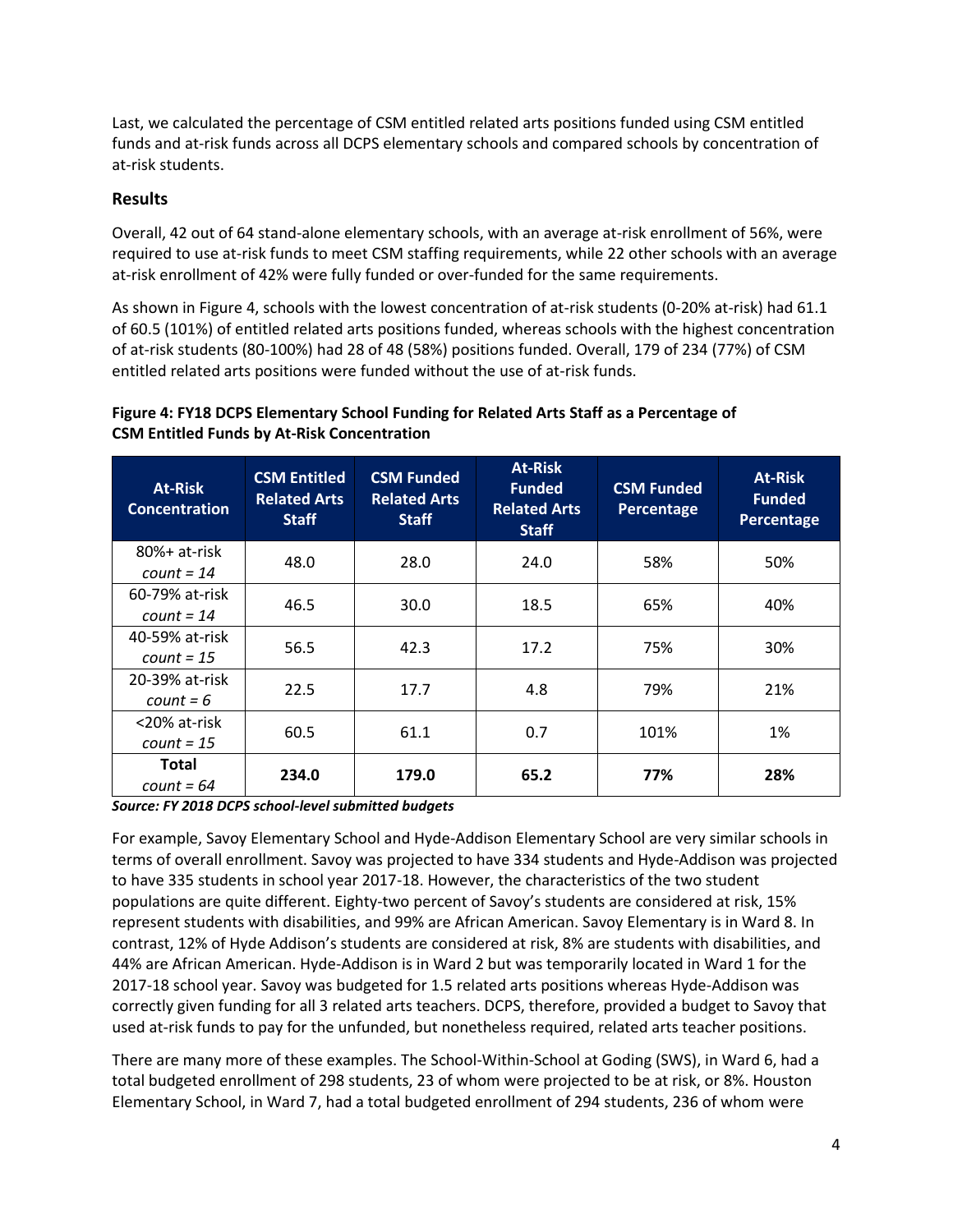projected to be at risk, or 80%. Both schools were required to have 3 related arts teachers according to the Comprehensive Staffing Model. SWS received funding for 4.25 related arts staff and Houston received funding for only half of one position. Houston was forced to spend at-risk funds to make up the difference in required staff. In this case, a school with 236 at-risk students received substantially less base funding than a school with only 23 at-risk students.

The overarching trend shows that CSM entitled funds allocated to required related arts staffing decreases as the concentration of at-risk students increases with notable variation at the school level. It does not appear to be the case that DCPS used a specific formula to determine how CSM entitled funds were allocated. Instead, schools with similar total enrollment and total number of at-risk students received different CSM entitled fund allocations to meet the same requirement.



**Figure 5: Budgeted Related Arts Full Time Equivalents (FTEs) in Small, Medium and Large DCPS Elementary Schools, School Year 2017-18**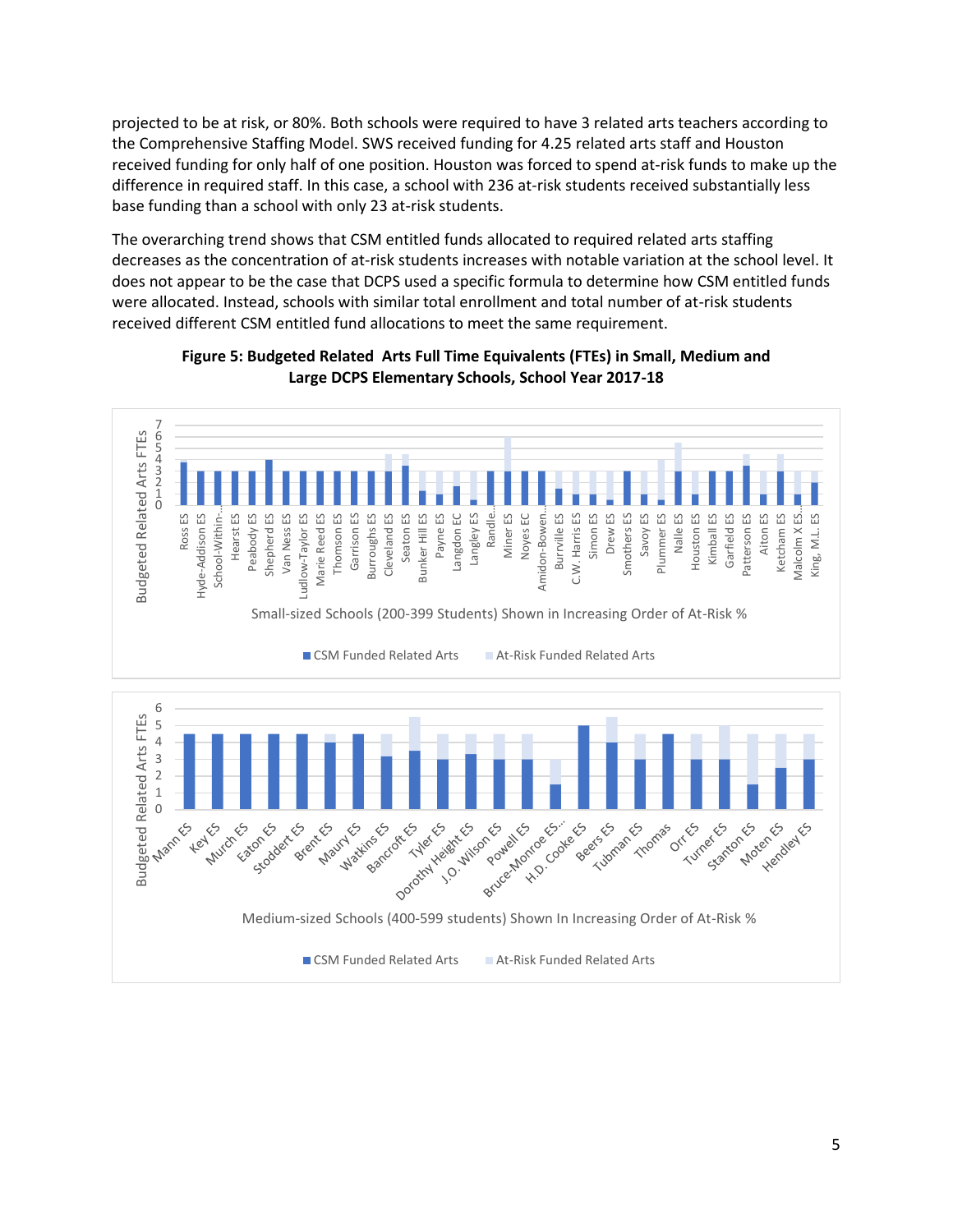

 *Source: FY 2018 DCPS school-level submitted budgets*

Finally, Wards 5, 7, and 8, those serving the highest percentage of students considered at-risk, received the lowest levels of CSM entitled related arts funding as shown in Figure 6. Further, Ward 2 elementary schools, on average serving 31% of students considered to be at risk, received more CSM entitled related arts funding than was required, from 117% of required funding at Thomson and Garrison Elementary Schools to 127% of required funding at Ross Elementary School.



**Figure 6: Percentage of Entitled Related Arts Staff Funded with CSM Funds by Ward, School Year 2017-18**

*Source: FY 2018 DCPS school-level submitted budgets*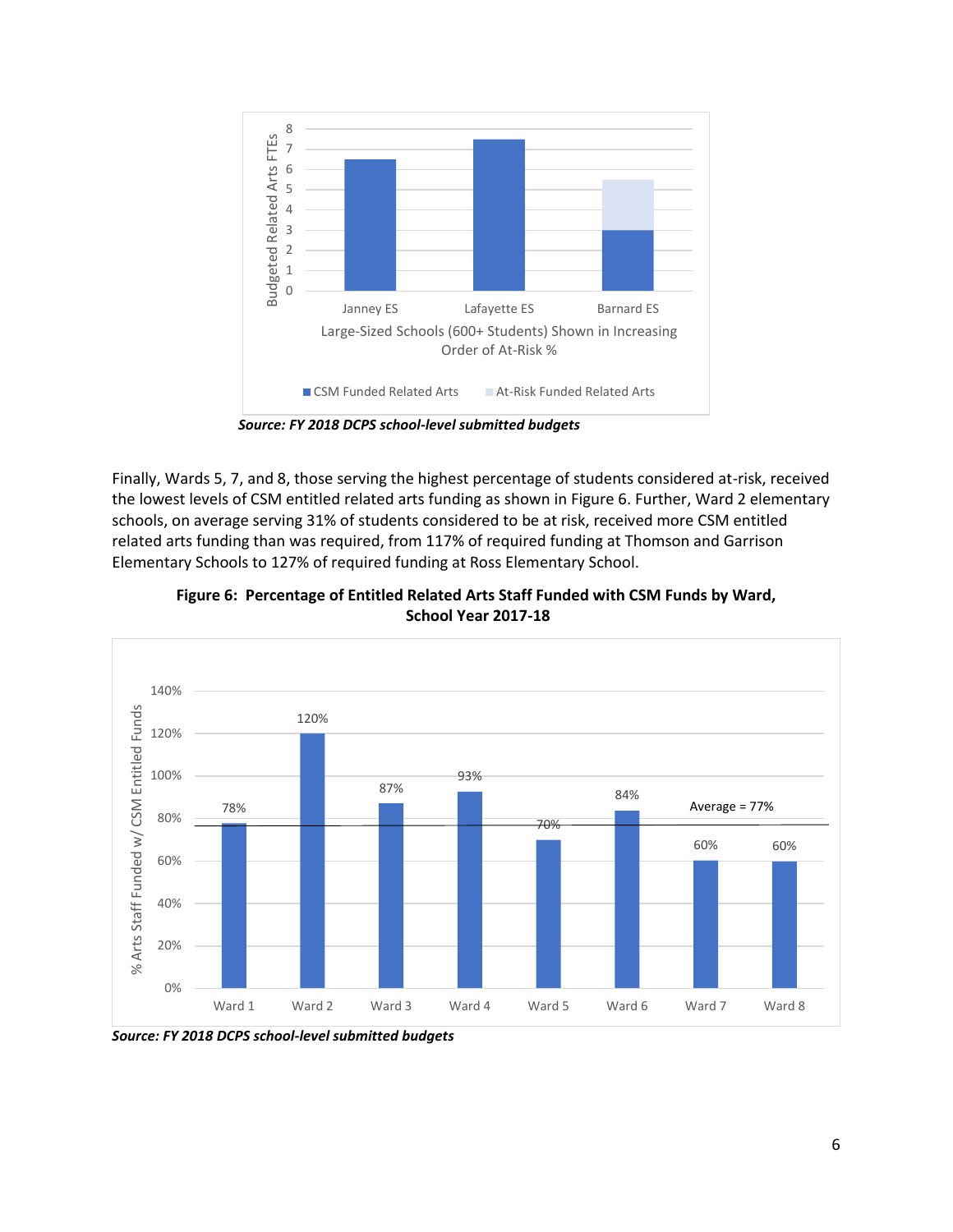#### **Conclusions**

DCPS has struggled to meet the "supplement not supplant" requirements of at-risk funding.<sup>14</sup> What has not been adequately addressed is why funds for required staffing look so different across the range of elementary schools. The disparities identified raise questions about how and when and by whom final decisions about use of at-risk funds have been made. What additional investments could have been made if funds had been allocated equally or even equitably?

DCPS officials and others<sup>15</sup> have suggested that the misuse of at-risk funds is due to overall budget shortfalls. Our analysis, while limited to just related arts staff in standalone DCPS elementary schools, indicates that if there is a shortfall, its burden is not equally shared. DCPS funded only 179 related arts teachers using CSM funds in its Fiscal Year 2018 submitted budgets–55 short of the 234 related arts teachers prescribed in the elementary CSM. Collectively, DCPS would have needed to allocate an additional \$5.4 million<sup>16</sup> to meet these requirements.

Further, if federal "supplement not supplant" guidance was applied to at-risk funds this would require the \$5.4 million shortfall to be equally distributed across all schools. Spreading the shortfall equally would mean that all schools receive approximately 77% of their required related arts staffing. At-risk funds could then be used above and beyond CSM entitled related arts fund allocations and a Districtwide conversation about resource allocations would likely ensue.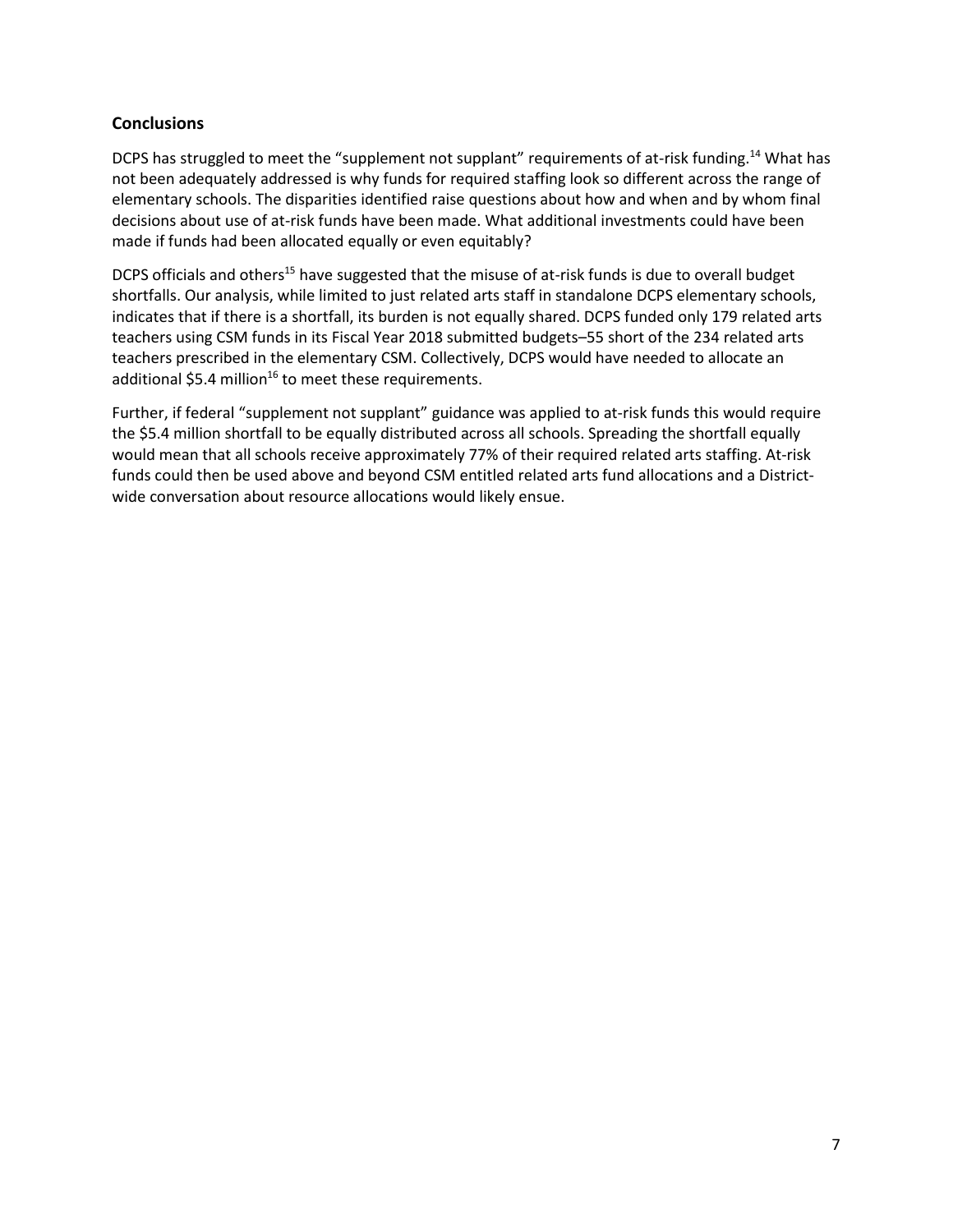| <b>Ward</b> | <b>At-Risk</b><br><b>Audited</b><br><b>Enrollment</b> | <b>Audited</b><br><b>Enrollment</b> | At-Risk % by<br><b>Ward</b> | % of All At-<br><b>Risk DCPS</b><br><b>ES Students</b> |
|-------------|-------------------------------------------------------|-------------------------------------|-----------------------------|--------------------------------------------------------|
| Ward 1      | 1,143                                                 | 3,020                               | 38%                         | 11%                                                    |
| Ward 2      | 227                                                   | 732                                 | 31%                         | 2%                                                     |
| Ward 3      | 115                                                   | 3,353                               | 3%                          | 1%                                                     |
| Ward 4      | 751                                                   | 2,849                               | 26%                         | 7%                                                     |
| Ward 5      | 665                                                   | 1,276                               | 52%                         | 6%                                                     |
| Ward 6      | 1,452                                                 | 4,840                               | 30%                         | 14%                                                    |
| Ward 7      | 2,743                                                 | 3,894                               | 70%                         | 26%                                                    |
| Ward 8      | 3,558                                                 | 4,268                               | 83%                         | 33%                                                    |
| Total       | 10,654                                                | 24,232                              | 44%                         | 100%                                                   |

**Appendix A: Audited At-Risk Enrollments and Percentages by Ward for DCPS Elementary Schools, SY 2017-18**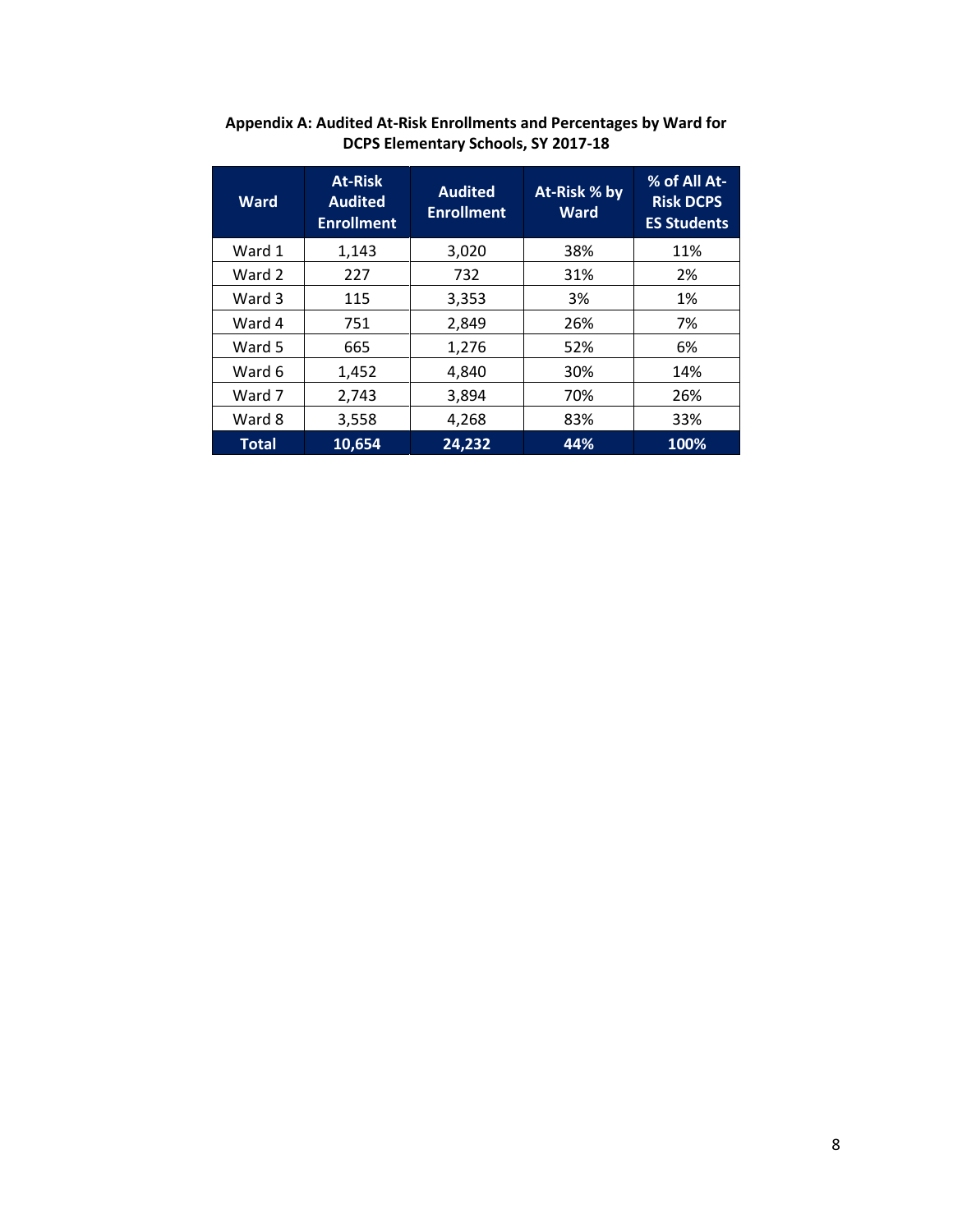| <b>FY18 At-Risk Funded Items</b>              | <b>Sum of Amount</b> |
|-----------------------------------------------|----------------------|
| Extended Day/Year                             | \$<br>8,270,293      |
| <b>Related Arts Teacher</b>                   | \$<br>7,798,624      |
| Reading Specialist or Teacher                 | \$<br>3,948,363      |
| High School Teachers Investment               | \$<br>3,657,936      |
| Psychologist                                  | \$<br>3,449,777      |
| Technology                                    | \$<br>2,890,410      |
| Social Worker                                 | \$<br>2,412,823      |
| Afterschool                                   | \$<br>2,187,886      |
| <b>Inclusion/Resource Teachers</b>            | \$<br>2,075,808      |
| Middle Grades Teacher Investment              | \$<br>1,978,121      |
| Assistant Principal for Intervention          | \$<br>1,312,343      |
| NAF (National Academy Foundation) Director    | \$<br>1,206,243      |
| Pathways Coordinator                          | \$<br>1,003,650      |
| Middle Grades Social-Emotional                | \$<br>987,560        |
| City Year/ Partnerships                       | \$<br>839,500        |
| <b>Educational Supplies</b>                   | \$<br>836,249        |
| <b>Evening Credit Recovery (ECR)</b>          | \$<br>687,820        |
| <b>Specialty Funds</b>                        | \$<br>663,173        |
| <b>Athletic &amp; Activities Coordinators</b> | \$<br>602,190        |
| NAF (National Academy Foundation) Coordinator | \$<br>602,190        |
| <b>Relay Teacher Resident</b>                 | \$<br>318,065        |
| Middle Grades Exposure & Excursion            | \$<br>276,000        |
| High School Extended Hours for Computer Lab   | \$<br>161,064        |
| <b>Technology Instructional Coach</b>         | \$<br>122,106        |
| <b>Manager Coordinator</b>                    | \$<br>106,037        |
| Middle Grades Clubs & Activities              | \$<br>85,000         |
| <b>Total</b>                                  | \$<br>48,479,230     |

| Appendix B: Full List of DCPS At-Risk Funded Items by Dollar Amount, Fiscal Year 2018 |  |  |
|---------------------------------------------------------------------------------------|--|--|
|                                                                                       |  |  |

*Source: FY 2018 DCPS Submitted Budget*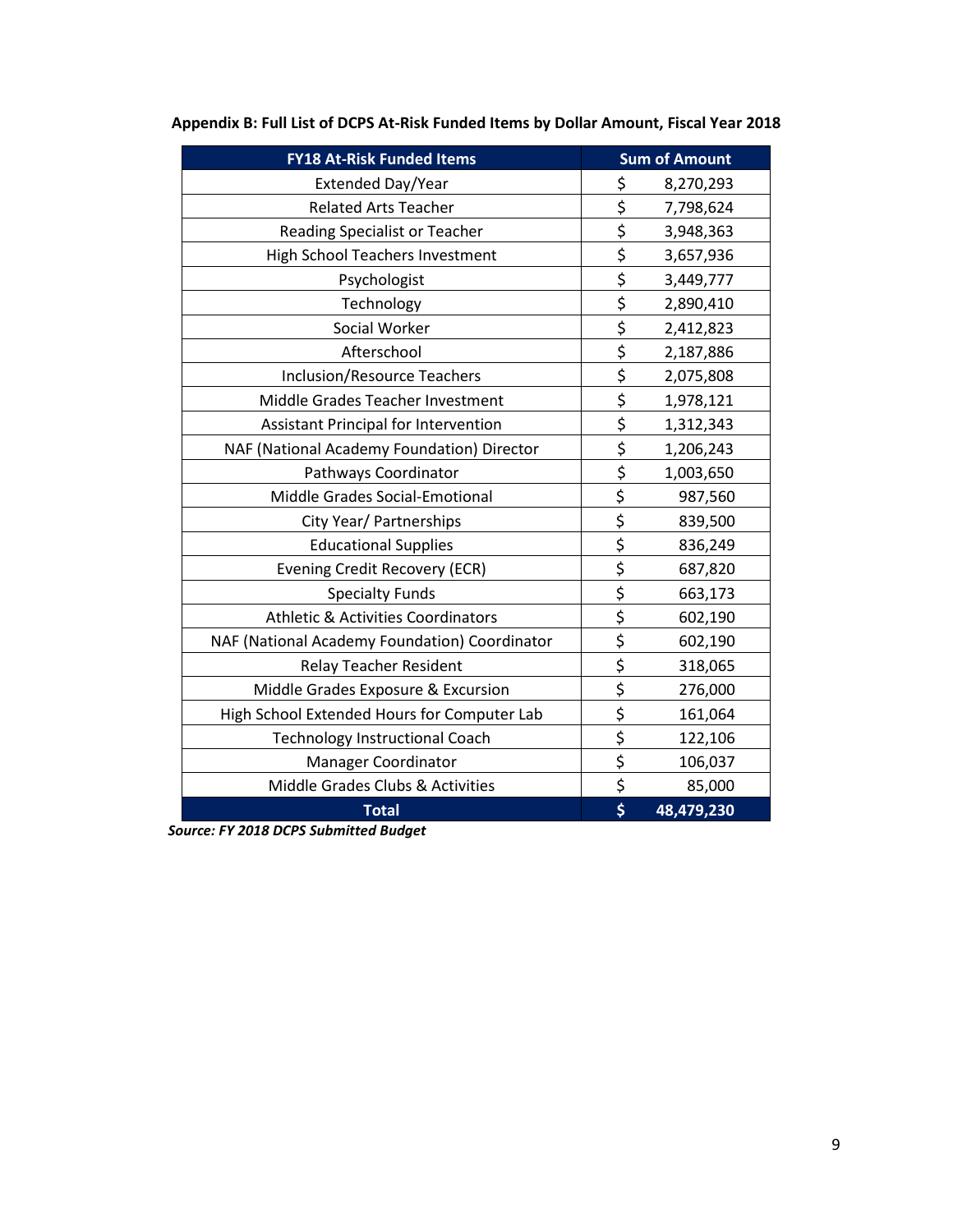|                         |                        | %<br>Projected<br><b>At-Risk</b> | <b>CSM</b><br><b>Entitled</b><br><b>Related</b><br><b>Arts</b><br><b>Staff</b> | <b>Total</b><br><b>Related</b><br><b>Arts Staff</b> | <b>CSM</b><br><b>Funded</b><br><b>Related</b><br><b>Arts</b><br><b>Staff</b> | <b>At-Risk</b><br><b>Funded</b><br><b>Related</b><br><b>Arts</b><br><b>Staff</b> | <b>CSM</b><br><b>Funded</b><br>% | <b>At-Risk</b><br><b>Funded</b><br>% |
|-------------------------|------------------------|----------------------------------|--------------------------------------------------------------------------------|-----------------------------------------------------|------------------------------------------------------------------------------|----------------------------------------------------------------------------------|----------------------------------|--------------------------------------|
| <b>Hendley ES</b>       | Ward<br>8              | 91%                              | 4.5                                                                            | 4.5                                                 | $\mathsf 3$                                                                  | 1.5                                                                              | 67%                              | 33%                                  |
| King, M.L. ES           | Ward<br>8              | 89%                              | 3                                                                              | $\overline{4}$                                      | 3                                                                            | $\mathbf{1}$                                                                     | 100%                             | 33%                                  |
| Moten ES                | Ward<br>8              | 88%                              | 4.5                                                                            | 5                                                   | 3                                                                            | $\overline{2}$                                                                   | 67%                              | 44%                                  |
| <b>Stanton ES</b>       | Ward<br>8              | 88%                              | 4.5                                                                            | 4                                                   | $1\,$                                                                        | 3                                                                                | 22%                              | 67%                                  |
| Malcolm X ES<br>@ Green | Ward<br>8              | 88%                              | 3                                                                              | 2.5                                                 | 0.5                                                                          | $\overline{2}$                                                                   | 17%                              | 67%                                  |
| Ketcham ES              | Ward<br>8              | 88%                              | 3                                                                              | 3.5                                                 | $\overline{2}$                                                               | 1.5                                                                              | 67%                              | 50%                                  |
| Aiton ES                | Ward<br>7              | 87%                              | 3                                                                              | 2.5                                                 | 0.5                                                                          | $\overline{2}$                                                                   | 17%                              | 67%                                  |
| <b>Turner ES</b>        | Ward<br>8              | 86%                              | 4.5                                                                            | 5                                                   | 3                                                                            | $\overline{2}$                                                                   | 67%                              | 44%                                  |
| Patterson ES            | Ward<br>8              | 85%                              | 3                                                                              | 4                                                   | 3                                                                            | $\mathbf{1}$                                                                     | 100%                             | 33%                                  |
| Garfield ES             | Ward<br>8              | 85%                              | 3                                                                              | 2.5                                                 | 2.5                                                                          | 0                                                                                | 83%                              | 0%                                   |
| Kimball ES              | Ward<br>$\overline{7}$ | 81%                              | 3                                                                              | 3                                                   | 3                                                                            | 0                                                                                | 100%                             | 0%                                   |
| <b>Houston ES</b>       | Ward<br>$\overline{7}$ | 80%                              | 3                                                                              | 2.5                                                 | 0.5                                                                          | $\overline{2}$                                                                   | 17%                              | 67%                                  |
| Nalle ES                | Ward<br>$\overline{7}$ | 80%                              | 3                                                                              | $\overline{4}$                                      | 1.5                                                                          | 2.5                                                                              | 50%                              | 83%                                  |
| Plummer ES              | Ward<br>7              | 80%                              | $\overline{3}$                                                                 | 5                                                   | 1.5                                                                          | 3.5                                                                              | 50%                              | 117%                                 |
| Savoy ES                | Ward<br>8              | 79%                              | 3                                                                              | 3.5                                                 | 1.5                                                                          | $\overline{2}$                                                                   | 50%                              | 67%                                  |
| Orr ES                  | Ward<br>8              | 79%                              | 4.5                                                                            | $\overline{4}$                                      | 2.5                                                                          | 1.5                                                                              | 56%                              | 33%                                  |
| Smothers ES             | Ward<br>$\overline{7}$ | 78%                              | 3                                                                              | 3                                                   | 3                                                                            | 0                                                                                | 100%                             | 0%                                   |
| Drew ES                 | Ward<br>$\overline{7}$ | 77%                              | 3                                                                              | 3                                                   | 0.5                                                                          | 2.5                                                                              | 17%                              | 83%                                  |
| Simon ES                | Ward<br>8              | 76%                              | 3                                                                              | 3                                                   | $\mathbf{1}$                                                                 | $\overline{2}$                                                                   | 33%                              | 67%                                  |
| C.W. Harris ES          | Ward<br>$\overline{7}$ | 74%                              | 3                                                                              | 2.5                                                 | 0.5                                                                          | $\overline{2}$                                                                   | 17%                              | 67%                                  |

**Appendix C: FY18 DCPS Elementary School Related Arts Staff by Descending Concentration At-Risk**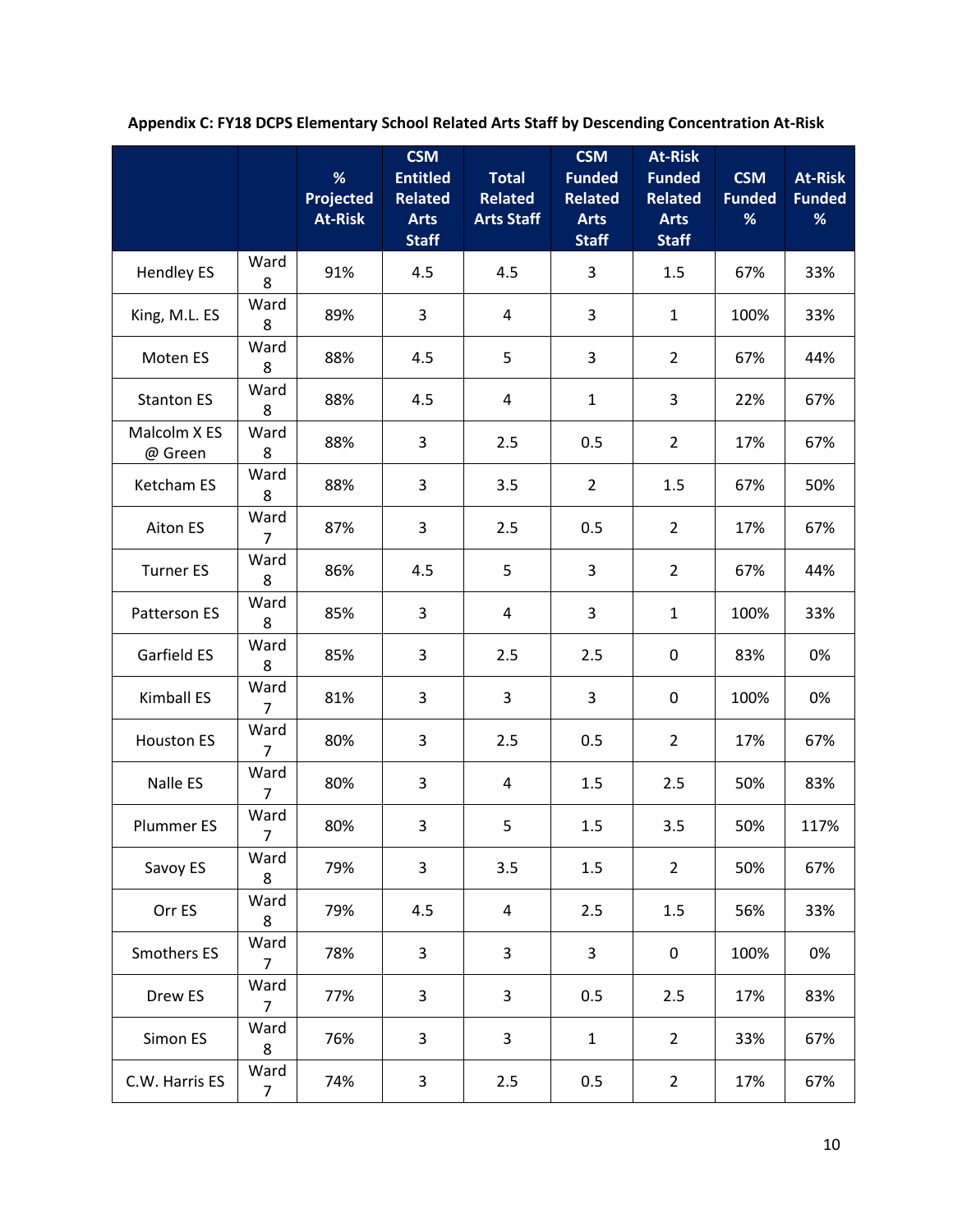|                                |                        | %<br>Projected<br><b>At-Risk</b> | <b>CSM</b><br><b>Entitled</b><br><b>Related</b><br><b>Arts</b><br><b>Staff</b> | <b>Total</b><br><b>Related</b><br><b>Arts Staff</b> | <b>CSM</b><br><b>Funded</b><br><b>Related</b><br><b>Arts</b><br><b>Staff</b> | <b>At-Risk</b><br><b>Funded</b><br><b>Related</b><br><b>Arts</b><br><b>Staff</b> | <b>CSM</b><br><b>Funded</b><br>% | <b>At-Risk</b><br><b>Funded</b><br>% |
|--------------------------------|------------------------|----------------------------------|--------------------------------------------------------------------------------|-----------------------------------------------------|------------------------------------------------------------------------------|----------------------------------------------------------------------------------|----------------------------------|--------------------------------------|
| Thomas                         | Ward<br>$\overline{7}$ | 73%                              | 4.5                                                                            | 4                                                   | 4                                                                            | $\boldsymbol{0}$                                                                 | 89%                              | 0%                                   |
| <b>Burrville ES</b>            | Ward<br>$\overline{7}$ | 73%                              | 3                                                                              | 3.5                                                 | $\overline{2}$                                                               | 1.5                                                                              | 67%                              | 50%                                  |
| Amidon-Bowen<br>ES             | Ward<br>6              | 72%                              | 3                                                                              | 3.5                                                 | 3.5                                                                          | $\mathbf 0$                                                                      | 117%                             | 0%                                   |
| Noyes EC                       | Ward<br>5              | 71%                              | 3                                                                              | 3.5                                                 | 3.5                                                                          | 0                                                                                | 117%                             | 0%                                   |
| Miner ES                       | Ward<br>6              | 71%                              | 3                                                                              | $\overline{4}$                                      | $\mathbf{1}$                                                                 | 3                                                                                | 33%                              | 100%                                 |
| <b>Tubman ES</b>               | Ward<br>1              | 63%                              | 4.5                                                                            | 4                                                   | 2.5                                                                          | 1.5                                                                              | 56%                              | 33%                                  |
| Randle<br><b>Highlands ES</b>  | Ward<br>7              | 62%                              | 3                                                                              | 4                                                   | 4                                                                            | $\mathbf 0$                                                                      | 133%                             | 0%                                   |
| Langley ES                     | Ward<br>5              | 61%                              | 3                                                                              | 3                                                   | 0.5                                                                          | 2.5                                                                              | 17%                              | 83%                                  |
| Langdon EC                     | Ward<br>5              | 58%                              | 3                                                                              | 3                                                   | 1.7                                                                          | 1.3                                                                              | 57%                              | 43%                                  |
| Payne ES                       | Ward<br>6              | 58%                              | 3                                                                              | 3                                                   | $\mathbf{1}$                                                                 | $\overline{2}$                                                                   | 33%                              | 67%                                  |
| <b>Beers ES</b>                | Ward<br>$\overline{7}$ | 58%                              | 4.5                                                                            | 4                                                   | 2.5                                                                          | 1.5                                                                              | 56%                              | 33%                                  |
| H.D. Cooke ES                  | Ward<br>1              | 56%                              | 4.5                                                                            | 6                                                   | 6                                                                            | $\boldsymbol{0}$                                                                 | 133%                             | 0%                                   |
| Bruce-Monroe<br>ES @ Park View | Ward<br>$\mathbf{1}$   | 53%                              | 4.5                                                                            | 3                                                   | 1.5                                                                          | 1.5                                                                              | 33%                              | 33%                                  |
| <b>Bunker Hill ES</b>          | Ward<br>5              | 51%                              | 3                                                                              | 3                                                   | 1.3                                                                          | 1.7                                                                              | 43%                              | 57%                                  |
| <b>Barnard ES</b>              | Ward<br>4              | 51%                              | 5.5                                                                            | 6                                                   | 3.5                                                                          | 2.5                                                                              | 64%                              | 45%                                  |
| Seaton ES                      | Ward<br>6              | 51%                              | 3                                                                              | 4.5                                                 | 3.5                                                                          | $\mathbf{1}$                                                                     | 117%                             | 33%                                  |
| Cleveland ES                   | Ward<br>$\mathbf{1}$   | 50%                              | 3                                                                              | 4                                                   | 2.5                                                                          | 1.5                                                                              | 83%                              | 50%                                  |
| Powell ES                      | Ward<br>4              | 50%                              | 4.5                                                                            | 4.5                                                 | 3                                                                            | 1.5                                                                              | 67%                              | 33%                                  |
| <b>Burroughs ES</b>            | Ward<br>5              | 50%                              | 3                                                                              | 3.5                                                 | 3.5                                                                          | $\mathbf 0$                                                                      | 117%                             | 0%                                   |
| J.O. Wilson ES                 | Ward<br>6              | 49%                              | 4.5                                                                            | 4                                                   | 2.5                                                                          | 1.5                                                                              | 56%                              | 33%                                  |
| <b>Garrison ES</b>             | Ward<br>$\overline{2}$ | 47%                              | 3                                                                              | 3.5                                                 | 3.5                                                                          | 0                                                                                | 117%                             | 0%                                   |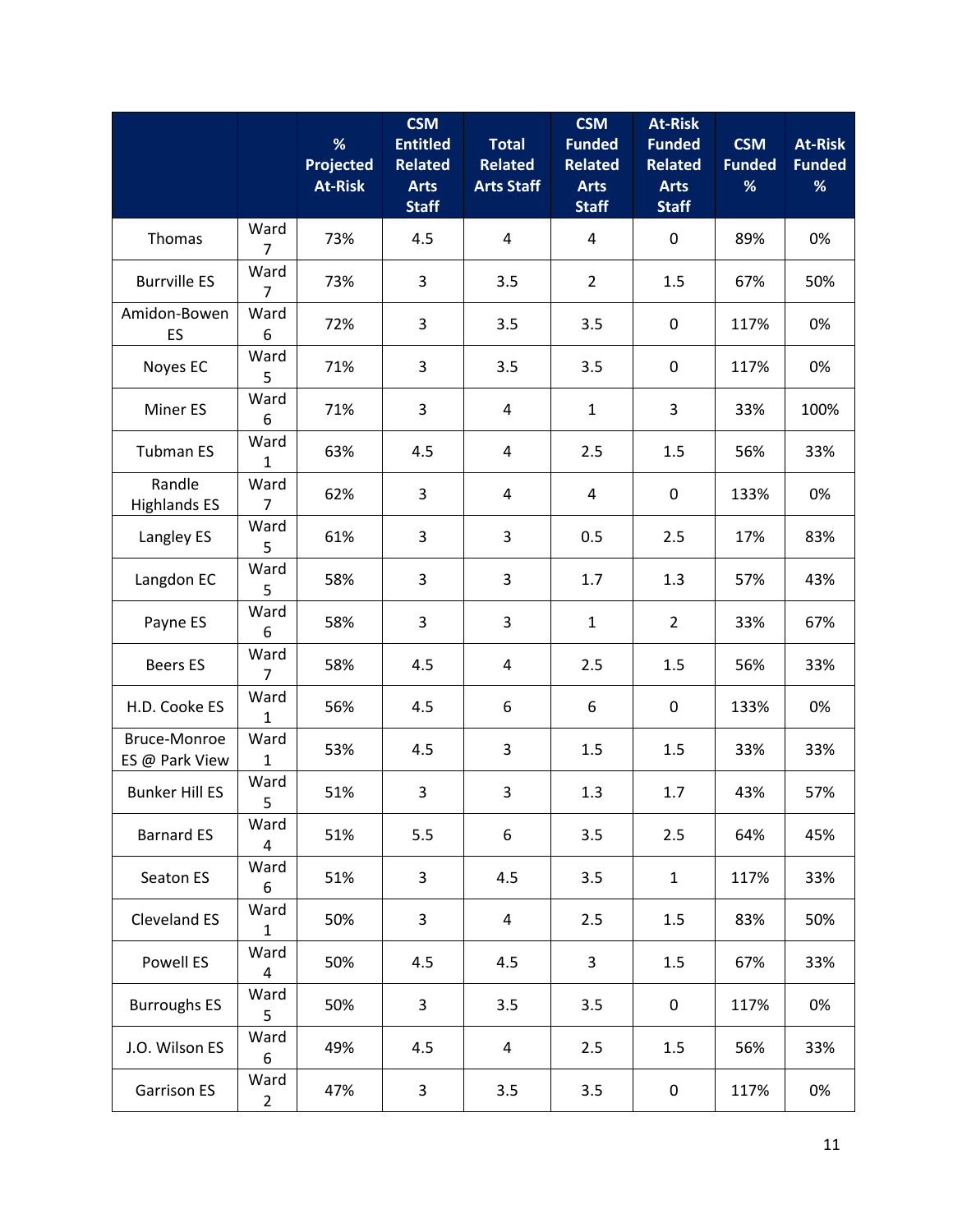|                                     |                        | %<br><b>Projected</b><br><b>At-Risk</b> | <b>CSM</b><br><b>Entitled</b><br><b>Related</b><br><b>Arts</b><br><b>Staff</b> | <b>Total</b><br><b>Related</b><br><b>Arts Staff</b> | <b>CSM</b><br><b>Funded</b><br><b>Related</b><br><b>Arts</b><br><b>Staff</b> | <b>At-Risk</b><br><b>Funded</b><br><b>Related</b><br><b>Arts</b><br><b>Staff</b> | <b>CSM</b><br><b>Funded</b><br>% | <b>At-Risk</b><br><b>Funded</b><br>% |
|-------------------------------------|------------------------|-----------------------------------------|--------------------------------------------------------------------------------|-----------------------------------------------------|------------------------------------------------------------------------------|----------------------------------------------------------------------------------|----------------------------------|--------------------------------------|
| Dorothy Height<br>ES                | Ward<br>4              | 46%                                     | 4.5                                                                            | 4                                                   | 2.805451                                                                     | 1.194549                                                                         | 62%                              | 27%                                  |
| Thomson ES                          | Ward<br>$\overline{2}$ | 43%                                     | 3                                                                              | 3.5                                                 | 3.5                                                                          | $\boldsymbol{0}$                                                                 | 117%                             | 0%                                   |
| <b>Tyler ES</b>                     | Ward<br>6              | 39%                                     | 4.5                                                                            | 4.5                                                 | 3                                                                            | 1.5                                                                              | 67%                              | 33%                                  |
| <b>Bancroft ES</b>                  | Ward<br>$\mathbf{1}$   | 38%                                     | 4.5                                                                            | 3                                                   | $\mathbf{1}$                                                                 | $\overline{2}$                                                                   | 22%                              | 44%                                  |
| Marie Reed ES                       | Ward<br>1              | 36%                                     | 3                                                                              | $\overline{4}$                                      | 4                                                                            | $\boldsymbol{0}$                                                                 | 133%                             | 0%                                   |
| Ludlow-Taylor<br>ES                 | Ward<br>6              | 29%                                     | 3                                                                              | $\overline{4}$                                      | 4                                                                            | $\boldsymbol{0}$                                                                 | 133%                             | 0%                                   |
| <b>Watkins ES</b>                   | Ward<br>6              | 28%                                     | 4.5                                                                            | 3.5                                                 | 2.182689                                                                     | 1.317311                                                                         | 49%                              | 29%                                  |
| Van Ness ES                         | Ward<br>6              | 22%                                     | 3                                                                              | 3.5                                                 | 3.5                                                                          | $\boldsymbol{0}$                                                                 | 117%                             | 0%                                   |
| Shepherd ES                         | Ward<br>4              | 17%                                     | 3                                                                              | 5                                                   | 5                                                                            | 0                                                                                | 167%                             | 0%                                   |
| Maury ES                            | Ward<br>6              | 14%                                     | 4.5                                                                            | 4                                                   | 4                                                                            | $\boldsymbol{0}$                                                                 | 89%                              | 0%                                   |
| Peabody ES                          | Ward<br>6              | 12%                                     | 3                                                                              | 3                                                   | 3                                                                            | $\boldsymbol{0}$                                                                 | 100%                             | 0%                                   |
| <b>Hearst ES</b>                    | Ward<br>3              | 10%                                     | 3                                                                              | 3.5                                                 | 3.5                                                                          | $\boldsymbol{0}$                                                                 | 117%                             | 0%                                   |
| <b>Brent ES</b>                     | Ward<br>6              | 9%                                      | 4.5                                                                            | 4                                                   | 3.5                                                                          | 0.5                                                                              | 78%                              | 11%                                  |
| School-Within-<br>School@<br>Goding | Ward<br>6              | 8%                                      | 3                                                                              | 4.25                                                | 4.25                                                                         | 0                                                                                | 142%                             | 0%                                   |
| Stoddert ES                         | Ward<br>3              | 8%                                      | 4.5                                                                            | $\overline{a}$                                      | 4                                                                            | $\pmb{0}$                                                                        | 89%                              | 0%                                   |
| Eaton ES                            | Ward<br>3              | 6%                                      | 4.5                                                                            | 4                                                   | 4                                                                            | $\boldsymbol{0}$                                                                 | 89%                              | 0%                                   |
| Hyde-Addison<br>ES                  | Ward<br>$\mathbf{1}$   | 6%                                      | 3                                                                              | 3.5                                                 | 3.5                                                                          | $\boldsymbol{0}$                                                                 | 117%                             | 0%                                   |
| Murch ES                            | Ward<br>3              | 5%                                      | 4.5                                                                            | $\overline{4}$                                      | 4                                                                            | $\boldsymbol{0}$                                                                 | 89%                              | 0%                                   |
| Ross ES                             | Ward<br>$\overline{2}$ | 4%                                      | 3                                                                              | $\overline{4}$                                      | 3.8                                                                          | 0.2                                                                              | 127%                             | 7%                                   |
| Key ES                              | Ward<br>3              | 3%                                      | 4.5                                                                            | 4                                                   | 4                                                                            | 0                                                                                | 89%                              | 0%                                   |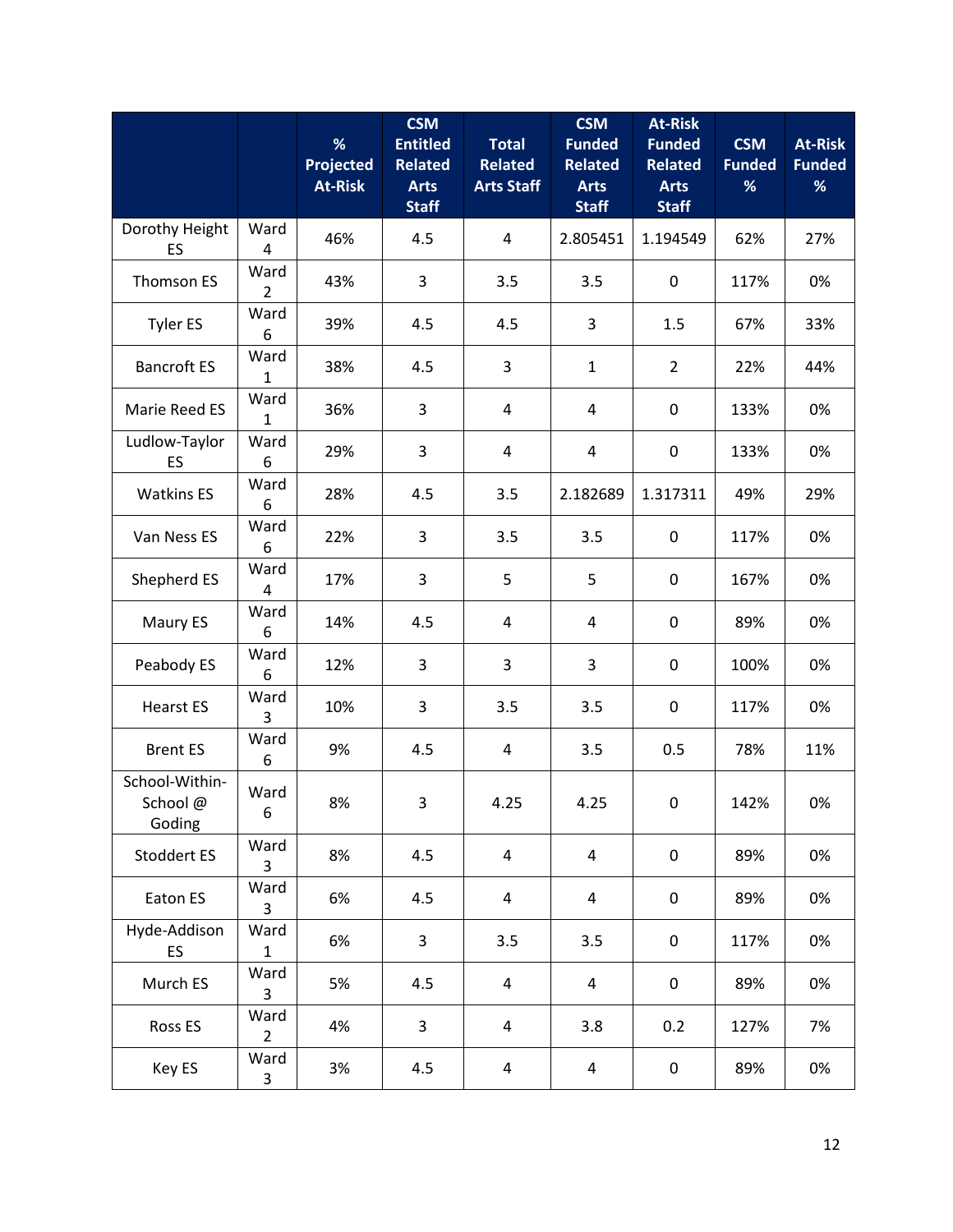|              |           | %<br>Projected<br><b>At-Risk</b> | <b>CSM</b><br><b>Entitled</b><br><b>Related</b><br><b>Arts</b><br><b>Staff</b> | <b>Total</b><br><b>Related</b><br><b>Arts Staff</b> | <b>CSM</b><br><b>Funded</b><br><b>Related</b><br><b>Arts</b><br><b>Staff</b> | <b>At-Risk</b><br><b>Funded</b><br><b>Related</b><br><b>Arts</b><br><b>Staff</b> | <b>CSM</b><br><b>Funded</b><br>% | <b>At-Risk</b><br><b>Funded</b><br>% |
|--------------|-----------|----------------------------------|--------------------------------------------------------------------------------|-----------------------------------------------------|------------------------------------------------------------------------------|----------------------------------------------------------------------------------|----------------------------------|--------------------------------------|
| Lafayette ES | Ward<br>4 | 3%                               | 5.5                                                                            | 7                                                   | 7                                                                            | 0                                                                                | 127%                             | 0%                                   |
| Janney ES    | Ward<br>3 | 2%                               | 5.5                                                                            | 4                                                   | $\overline{4}$                                                               | 0                                                                                | 73%                              | 0%                                   |
| Mann ES      | Ward<br>3 | 2%                               | 4.5                                                                            | 3.5                                                 | 3.5                                                                          | $\mathbf 0$                                                                      | 78%                              | 0%                                   |

**\* Three DCPS elementary schools participated in the Fillmore Arts Center in SY2017-18, which receives partial funding through each participating school's arts budget.<sup>17</sup>**

<sup>1</sup> D.C. Law 12-207

l

<sup>2</sup> [https://cfo.dc.gov/sites/default/files/dc/sites/ocfo/publication/attachments/ga\\_dcps\\_chapter\\_2018j.pdf](https://cfo.dc.gov/sites/default/files/dc/sites/ocfo/publication/attachments/ga_dcps_chapter_2018j.pdf)

 $3$  D.C. Code § 38–2901(5)

<sup>4</sup> D.C. Code § 38–2901(2A)

 $5$  D.C. Code § 38-2907.01(a)(3)

 $6$  D.C. Code § 38-2907.01(b)(1)

<sup>7</sup> D.C. Code § 38–2907.01(b)(3)

<sup>8</sup> U.S.A. Department of Education, "SUPPLEMENT NOT SUPPLANT UNDER TITLE I, PART A OF THE ELEMENTARY AND SECONDARY EDUCATION ACT OF 1965, AS AMENDED BY THE EVERY STUDENT SUCCEEDS ACT," January 2019, page 7: [<https://www2.ed.gov/policy/elsec/leg/essa/snstitleiguidance.pdf>](https://www2.ed.gov/policy/elsec/leg/essa/snstitleiguidance.pdf).

<sup>9</sup> Office of the District of Columbia Auditor, "Budgeting and Staffing at Eight DCPS Elementary Schools," October 30, 2017, page 33: [<http://zd4l62ki6k620lqb52h9ldm1.wpengine.netdna-cdn.com/wp-](http://zd4l62ki6k620lqb52h9ldm1.wpengine.netdna-cdn.com/wp-content/uploads/2018/07/DCPS.Staffing.Report.Final_.10.30.17.pdf)

[content/uploads/2018/07/DCPS.Staffing.Report.Final\\_.10.30.17.pdf>](http://zd4l62ki6k620lqb52h9ldm1.wpengine.netdna-cdn.com/wp-content/uploads/2018/07/DCPS.Staffing.Report.Final_.10.30.17.pdf).

<sup>10</sup> District of Columbia Public Schools, "School Budget Development Guide Fiscal Year 2018 (FY18)," Updated February 2017, page 61:

[<https://dcps.dc.gov/sites/default/files/dc/sites/dcps/publication/attachments/FY18%20Budget%20Guide.pdf>](https://dcps.dc.gov/sites/default/files/dc/sites/dcps/publication/attachments/FY18%20Budget%20Guide.pdf).

Although beyond the scope of this report, it is also worth noting that the requirement that students "students will have 45 minutes of specials each day including art, health, music, physical education and world language to occur once a week at a minimum," does not appear to align with CSM allocations for small schools. Small schools are allotted only three related arts teachers yet must provide four "specials" each occurring at least once a week for 45 minutes. It is similarly unclear if 4.5 and 5.5 related arts positions are sufficient to provide this same requirement in medium and large schools to all students; however, at least all four special subjects can be covered with at least one teacher, unlike in small schools.

<sup>11</sup> DCPS, "Comprehensive Staffing Model Elementary School FY 2018," available at:

[https://dcps.dc.gov/sites/default/files/dc/sites/dcps/publication/attachments/FY18%20DCPS%20Comprehensive%](https://dcps.dc.gov/sites/default/files/dc/sites/dcps/publication/attachments/FY18%20DCPS%20Comprehensive%20Staffing%20Model%20-%20ES%202018.pdf) [20Staffing%20Model%20-%20ES%202018.pdf](https://dcps.dc.gov/sites/default/files/dc/sites/dcps/publication/attachments/FY18%20DCPS%20Comprehensive%20Staffing%20Model%20-%20ES%202018.pdf) 

<sup>12</sup> Wallace, Marlana. "What's In the Fiscal Year 2018 Budget for PreK-12 Education?" July 27, 2017.

<sup>13</sup> Submitted budgets align with the Mayor's submitted budget. Each school's budget is available on the DCPS Data Center website here: <http://www.dcpsdatacenter.com/fy18\_submitted.html>

<sup>14</sup> Stein, Perry. "DC is Misspending Millions of Dollars Intended to Help the City's Poorest Students." April 14, 2018. Available at: [https://www.washingtonpost.com/local/education/dc-is-misspending-millions-of-dollars-intended-to](https://www.washingtonpost.com/local/education/dc-is-misspending-millions-of-dollars-intended-to-help-the-citys-poorest-students/2018/04/14/6006c02a-3788-11e8-9c0a-85d477d9a226_story.html?utm_term=.88184a184bfc)[help-the-citys-poorest-students/2018/04/14/6006c02a-3788-11e8-9c0a-](https://www.washingtonpost.com/local/education/dc-is-misspending-millions-of-dollars-intended-to-help-the-citys-poorest-students/2018/04/14/6006c02a-3788-11e8-9c0a-85d477d9a226_story.html?utm_term=.88184a184bfc)[85d477d9a226\\_story.html?utm\\_term=.88184a184bfc](https://www.washingtonpost.com/local/education/dc-is-misspending-millions-of-dollars-intended-to-help-the-citys-poorest-students/2018/04/14/6006c02a-3788-11e8-9c0a-85d477d9a226_story.html?utm_term=.88184a184bfc)

<sup>15</sup> Ibid; Lazere, Ed. "Testimony of Ed Lazere, Executive Director At the Joint Public Oversight Roundtable on At-Risk Transparency," February 1, 2019.

 $16$  Multiplying the number of related arts staff funded with at-risk funds (55) by the teacher salary figure in the CSM (\$97,685), yields a total of approximately \$5.4 million.